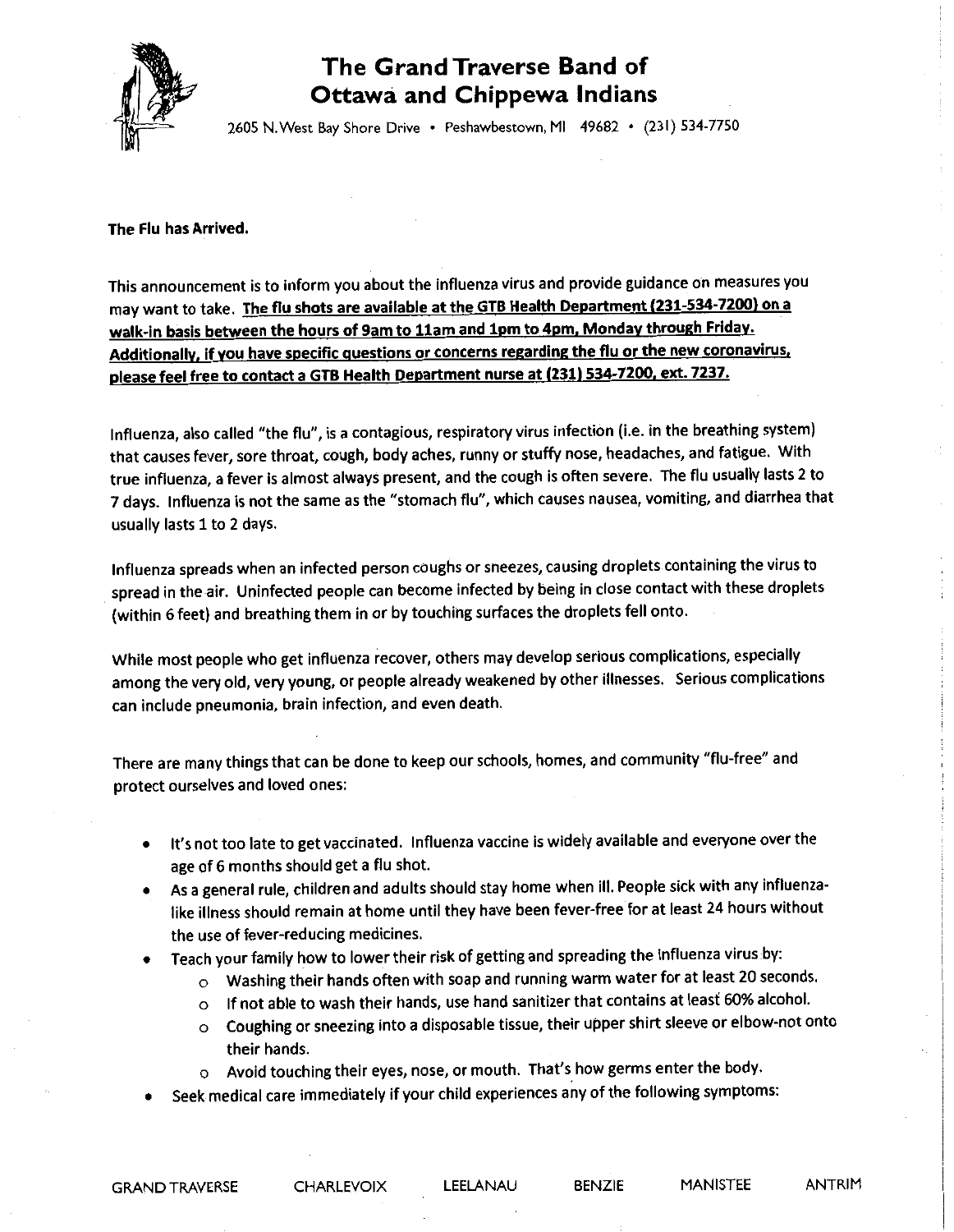- o Illness lasting longer than a week or an illness that continues to get worse;
- o Fast breathing or trouble breathing;
- o Bluish skin color;
- o Not drinking enough fluids or not urinating;
- o Not waking up or not interacting with others as they normally do;
- o Being so irritable that the child does not want to be held;
- o Flu-like symptoms that improve but then return with fever and worse coughing, or;
- $\circ$  Fever with a rash.

Please note, the habits that you should practice to avoid influenza are the same ones that will keep away any respiratory infection, including the new coronavirus we are hearing about. And very important, remember that there is a vaccine against influenza. The flu epidemic of this year has not yet reached its peak, so it is not too late to get your flu shot. It is available at the GTB Health Department, through your own doctor, or pharmacy, and it should help to prevent the infection or at least prevent serious forms of influenza.

Respectfully,

Soumit Pendharkar, MHA, FACHE **GTB Health Administrator**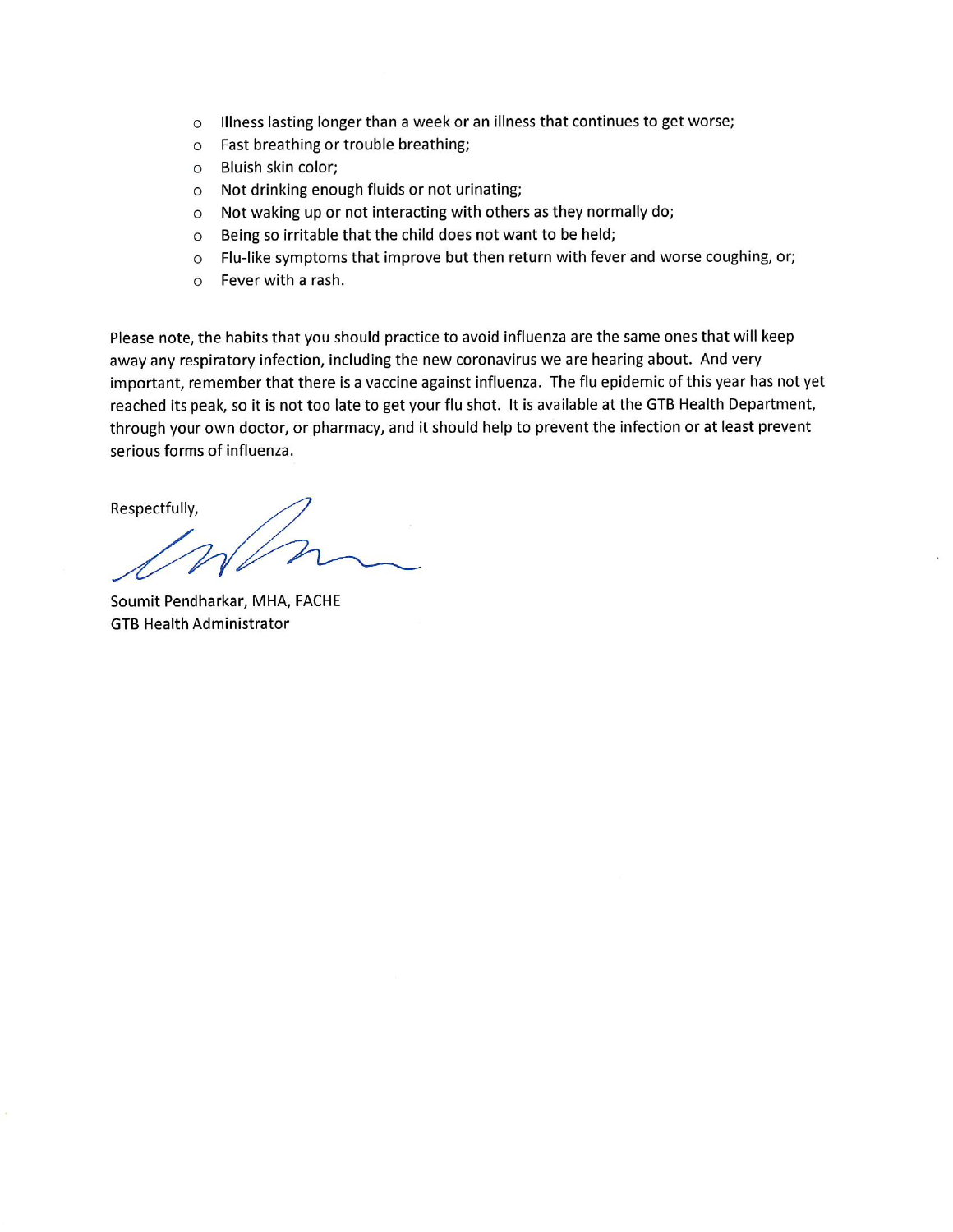

**Flu** (or influenza) is caused by viruses that infect the nose, throat, and lungs. The flu usually spreads from person to person when an infected person coughs or sneezes.

# Some children are at high risk of having complications from the flu. Flu could **for Parents**

make them very sick or even kill them. *The following people need to be vaccinated each year to prevent the flu:*

**Children 6-23 months of age** 

- Children 2 years to 18 years of age with chronic health problems like
	- asthma or other problems of the lungs
	- immune suppression
	- chronic kidney disease
	- heart disease
	- HIV/AIDS
	- diabetes
	- sickle cell anemia
- **Children 6 months to 18 years of age who are** receiving long-term aspirin therapy
- **Close contacts of children 0-23 months and** children with chronic health problems

The film waesine is the best way to prevent the flu. Anyone 6 months of age or older can get the flu vacelne.

Doctors recommend household contacts and out-of-home caregivers of high risk children get vaccinated too.

Children under 6 months old can also get very sick from the flu. But they are too young to get a flu vaccine. The best way to protect them is to make sure that their household members and their caregivers are vaccinated.

Each year, on average, 178 children die from complications of the flu

Unlike the common cold, the flu causes severe illness and can be life threatening

Each year about 1 in every  $1,000$  children younger than 5 years old will be hospitalized because of the flu

### The Best Time to get Vaccinated is October or November

For more information, ask your healthcare provider or call 800-CDC-INFO (800-232-4636) Website www.cdc.gov/flu

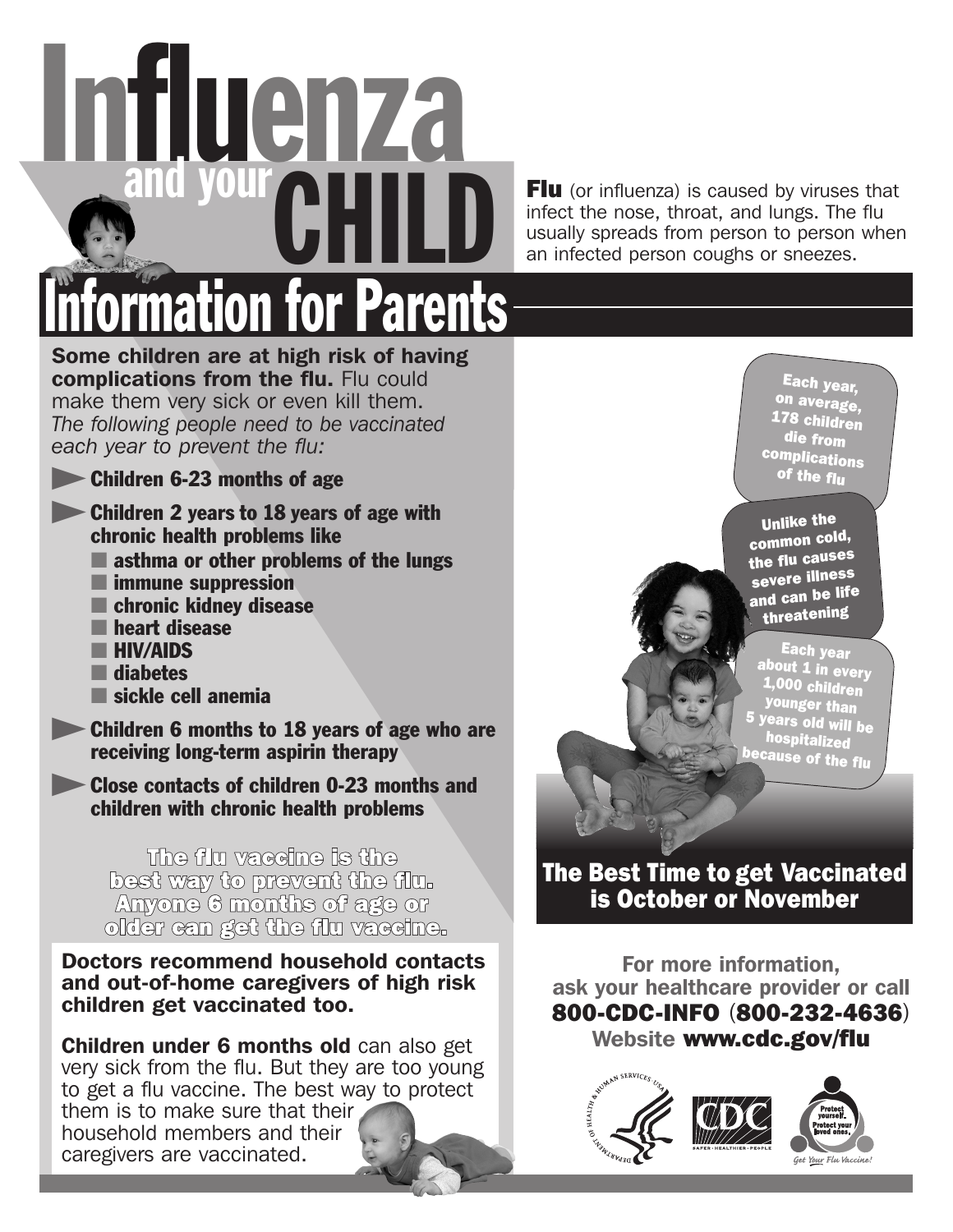

virus que infectan la nariz, la garganta y los pulmones. La gripe comúnmente se transmite a otra perona cuando una persona infectada tose o estornuda.

# *<u>Iormación</u> para padres*

Algunos niños corren un mayor riesgo de ser afectados por complicaciones relacionadas con la gripe. La gripe puede hacer que se enfermen gravemente o incluso causarles la muerte. *Las siguientes personas deben vacunarse cada año para prevenir la gripe:*

Niños de 6 a 23 meses de edad

- Niños de 2 a 18 años de edad con problemas crónicos de salud, tales como:
	- asma u otros problemas pulmonares
	- trastornos del sistema inmunitario
	- enfermedad crónica de los riñones
	- enfermedad del corazón
	- diabetes
	- VIH/SIDA
	- anemia drepanocítica
- Niños de 6 meses a 18 años de edad que reciban tratamiento con aspirina a largo plazo

Personas que tienen contacto con niños de 0 a 23 meses de edad y niños con problemas crónicos de salud

La vacuna contra la gripe es la mejor forma de prevenir esta enfermedad. Toda persona mayor de 6 meses de edad puede vacunarse.

#### Los médicos recomiendan que quienes conviven con niños que corren mayor riesgo y las personas que cuidan de ellos también se vacunen.

Los bebés menores de 6 meses también pueden estar muy enfermos a causa de la gripe. Pero son demasiado pequeños para vacunarse. La mejor manera de protegerlos es asegurándose que usted, su familia y las personas que cuidan de ellos se vacunen.

Cada año, un promedio de 178 niños mueren a causa de complicaciones de la gripe

Cada año, alrededor de 1 de cada 1,000 niños menores de 5 años de edad es hospitalizado a causa de la gripe

A diferencia del resfriado común, la gripe es una enfermedad grave que puede poner su vida en peligro

La mejor época para vacunarse es octubre o noviembre.

Para obtener más información, consulte a un profesional de la salud o llame al 800-CDC-INFO (1-800-232-4636) Página de Internet: www.cdc.gov/flu